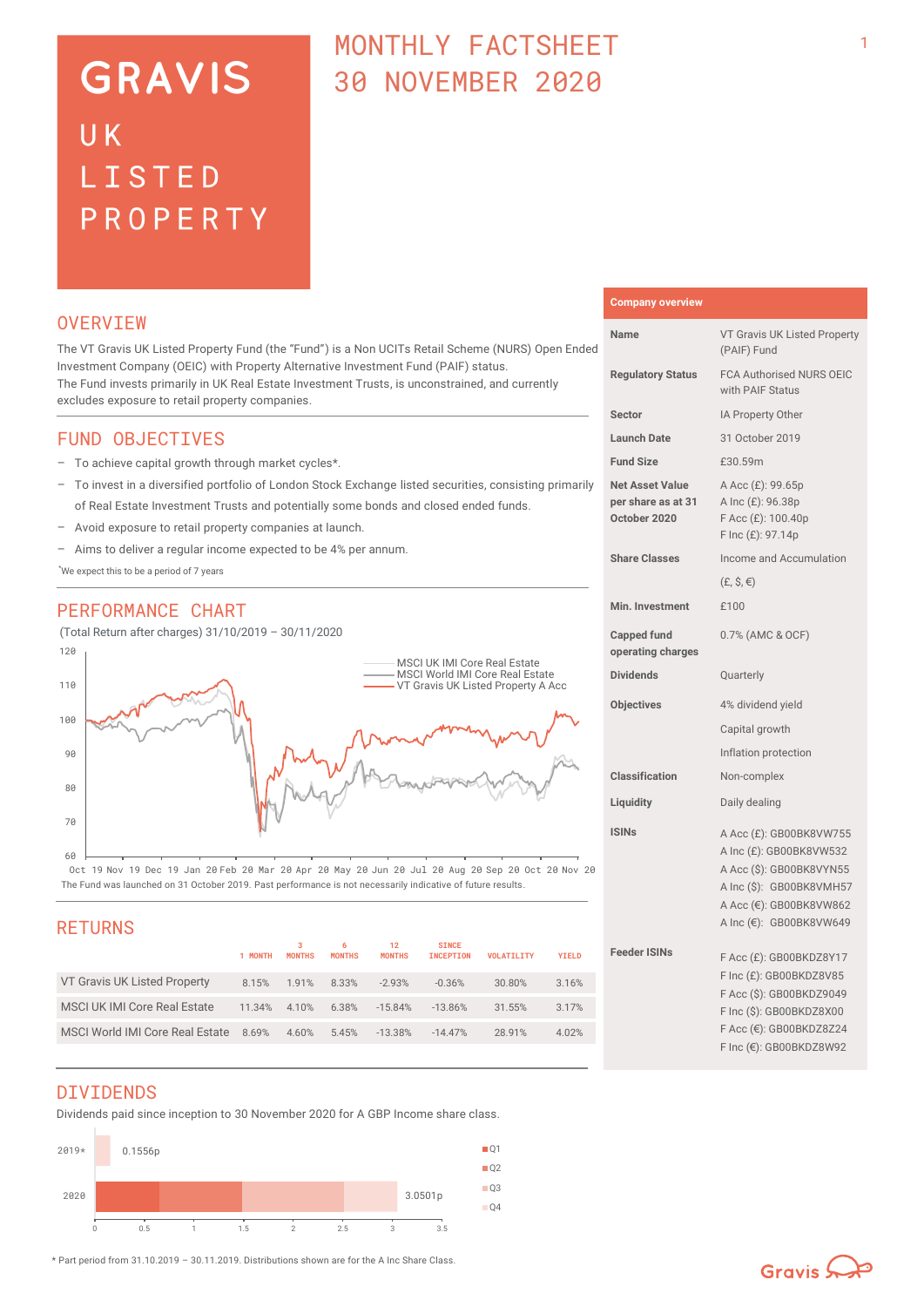# <sup>2</sup> MONTHLY FACTSHEET 30 NOVEMBER 2020

# **FUND ADVISER'S REPORT THE EXECUTION OF A LINE SET ADVISER** THE SET ADVISER IN THE SET ADVISER

The rally in November highlighted the importance of time in the market as opposed to timing the market.

Over the course of November 2020, the NAV of the Fund increased by 8.15% (A Acc GBP), the best monthly performance since inception and a reflection of the positive sentiment surrounding the potential effectiveness of Covid-19 vaccines. Since launch the Fund has declined by 0.36%, outperforming both the UK real estate index<sup>1</sup>, which has declined by 13.86%, and the global real estate index<sup>2</sup> which has declined by 14.47%.

At the end of the month the Fund declared a dividend of 0.5376p (A Inc GBP), this is the fourth distribution for 2020 and the fifth consecutive quarterly distribution since inception. In aggregate, 2020 distributions represent a trailing yield of 3.16%.

To maintain their general tax-exempt status, UK REITs are required to distribute 90% of rental profits. Over the past decade reinvesting this income has created a significant compounding benefit for investors. While the appreciation in UK real estate share prices<sup>3</sup> has delivered 3.81% annualised return, thanks to the power of compounding this almost doubles to 7.48% through the reinvestment of dividends and eclipses the 5.50% compound annual total returns generated by the broader UK stock market<sup>4</sup>.

The sharp appreciation in REIT prices during November and the corresponding appreciation in the value of the Fund highlighted the importance of time spent invested in the market as opposed to timing the market. November was a great month for UK REITs<sup>3</sup>, up 10.6%. The sixth best month this century. Monday 9th November turned out to be the 2nd best day for UK REITs in the past 10 years.

Not many would have predicted the precise timing and magnitude of this vaccine induced bounce. And it is clear that there is a potential cost for those who attempt to market time. Missing out on just the ten largest up days in the past 10 years would have dramatically reduced returns with the 7.48% annualised return dropping to just 1.80%.

Since inception the Fund has run with a low level of cash, averaging just 2.8%. This low cash position and the moderate levels of leverage deployed by the real estate

companies held within the Fund is in stark contrast to many open-ended direct property funds. The Financial Conduct Authority estimated that UK daily dealing direct property funds hold, on average, 17% in cash. Holding a high level of cash is inefficient because property, and by extension REITs, should, over the medium term, continue to deliver higher returns. With interest rates having been at or below 0.75%<sup>5</sup> for over a decade it is hardly surprising that over the past 10 years REITs have outperformed direct property funds delivering 7.48%<sup>3</sup> annualised returns versus 4.06%<sup>6</sup>, respectively.

Of course, staying invested means experiencing the bad days as well as the good, but real estate equities, especially those exposed to powerful socio-economic trends (e.g. ageing population, digitalisation, generation rent and urbanisation), have tended to rise over time.

A buy and hold investment strategy does not mean do nothing, stock-picking matters and continual fundamental investment research is required to ensure that the Fund remains well positioned to capture the returns generated by enduring mega trends.

#### Matthew Norris, CFA

Fund Adviser Gravis Advisory Ltd matthew.norris@graviscapital.com

Gravis Advisory Limited is owned and managed by Gravis Capital Management Ltd ("Gravis").

Gravis was established in May 2008 as a specialist investor in property and infrastructure and now manages c.£3.3bn of assets in these sectors in the UK.

Gravis Advisory Limited is also the Investment Adviser to the c. £682m VT Gravis UK Infrastructure Income Fund and the c.£188m VT Gravis Clean Energy Income Fund.

### **Fund Advisers**

**Matthew Norris, CFA** is the lead adviser to the VT Gravis UK Listed Property Fund.

Matthew has more than two decades investment management experience and has a specialist focus on real estate securities.

He served as an Executive Director of Grosvenor Europe where he was responsible for global real estate securities strategies. He joined Grosvenor following roles managing equity funds at Fulcrum Asset Management and Buttonwood Capital **Partners** 

Matthew holds a BA (Hons) degree in Economics & Politics from the University of York, the Investment Management Certificate and is a CFA charterholder.

He also provides expert input to research projects run by EPRA, which focus on the importance of emergent real estate sectors.

**Nick Barker** is the strategic adviser to the fund. Nick is the lead manager of the c.£1bn GCP Student Living REIT.

He is a qualified member of RICS and headed up the Alternative Property division at Schroders.

Nick joined Gravis in 2016 and has accumulated over 16 years of investment experience in the property sector.

*<sup>1</sup> MSCI UK IMI Core Real Estate Net Total Return Local index.*

*<sup>2</sup> MSCI World Real Estate Net Total Return Local index.*

*<sup>3</sup> European Public Real Estate Association UK index.*

- *<sup>4</sup> MSCI UK All Cap Equity Total Return index.*
- *<sup>5</sup> Bank of England base rate.*
- *<sup>6</sup> IA UK Direct Property sector.*